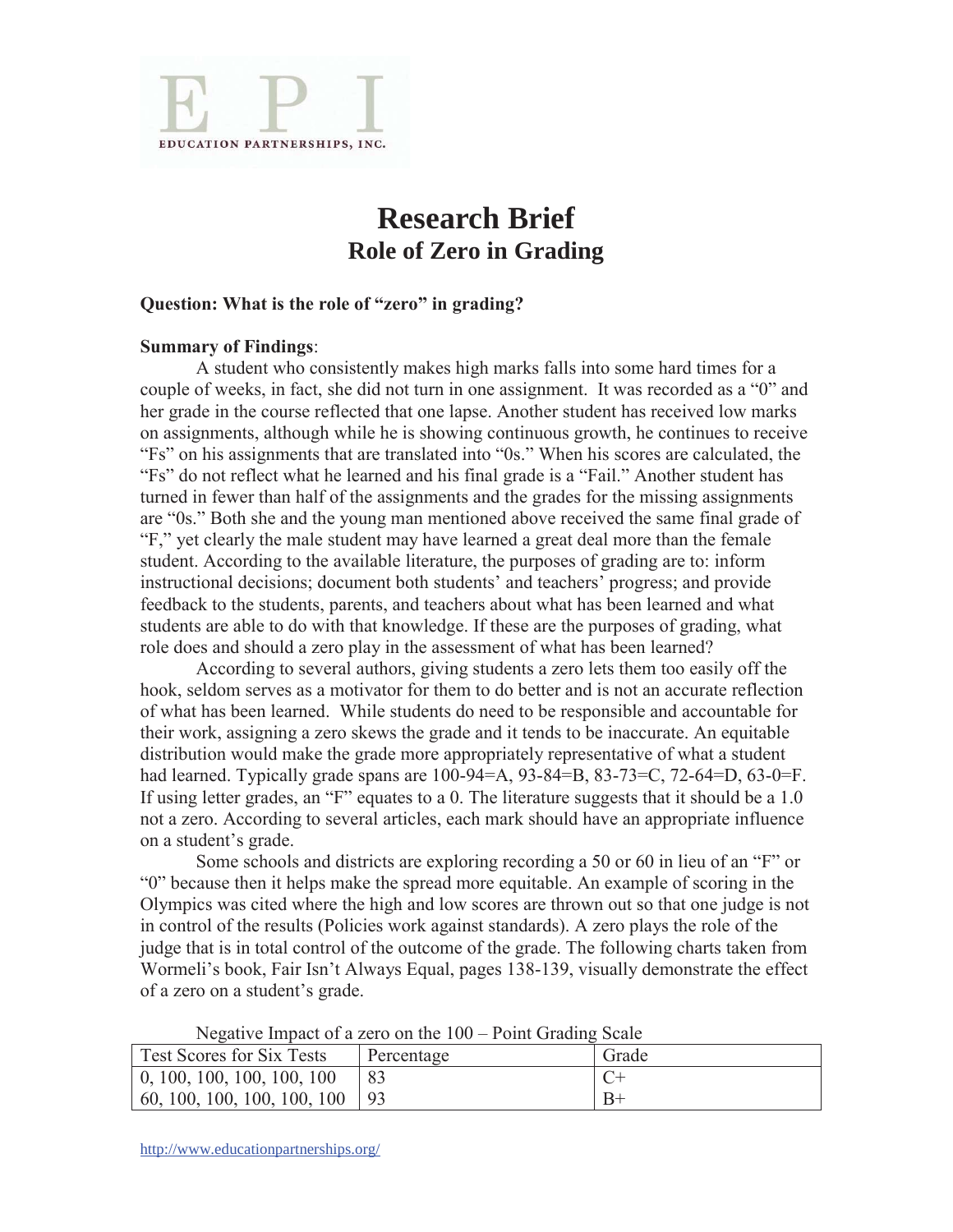

Comparing the negative impact of zero on the –point and 100 point scales

| Test Scores for Six Tests    | Percentage | Grade |
|------------------------------|------------|-------|
| (4.0, 4.0, 4.0, 4.0, 4.0, 0) |            |       |
| 100, 100, 100, 100, 100, 0   |            |       |

Using 1.0 as the low score on the 4-point scale

| <b>Test Scores for Six Tests</b>            | Average | Grade |
|---------------------------------------------|---------|-------|
| $\setminus$ 4.0, 4.0, 4.0, 4.0<br>1.0, 4.0, | 88%     |       |

Using the mean on the 4-point scale

| <b>Test Scores for Six Tests</b>                                      | Mean                   | Grade |
|-----------------------------------------------------------------------|------------------------|-------|
| $\vert 0, 4, 4, 4, 4, 4 \vert$                                        | $\sim$ $\sim$<br>ر . ر |       |
| $\overline{4}$<br>$\overline{\mathcal{A}}$<br>$\overline{\mathbf{4}}$ | ں . ر                  |       |

 The biggest argument against utilizing 50 or 1.0 in lieu of a zero is that students would not experience the consequences of not doing their work and will not be motivated to do better. However, as the previous charts indicate, one zero can have a devastating effect on a grade and seldom spurs the student on to do better. Some schools and districts are using systems such as:

- A, B, C, not yet achieved
- A, B, keep going
- A, B, C, I (incomplete)
- Proficient, capable, adequate, limited, poor
- Exceeds standards, meets standards, making progress, getting started, no attempt
- Advanced, proficient, basic, below basic (Wormeli, p. 158)

 For those students who received an Incomplete, Not yet achieved, keep going, no attempt, poor, or below basic, they are expected to continue to get the assignments done in order to move the quality of their work up to at least a sufficient level. Some ways in which this can be done are to require students attend before and/or after-school tutoring and/or Saturday school/tutoring. If they still have not measured up to the standards, they must attend summer school.

 Faculty should discuss and agree upon the following when establishing a grading policy:

- learning goals of the school
- the purposes of grades
- factors that should be included when grading
- the role of zero and how lack of achievement will be assessed and recorded
- weighting of grades
- ways in which to document student progress
- how feedback will inform the instructional program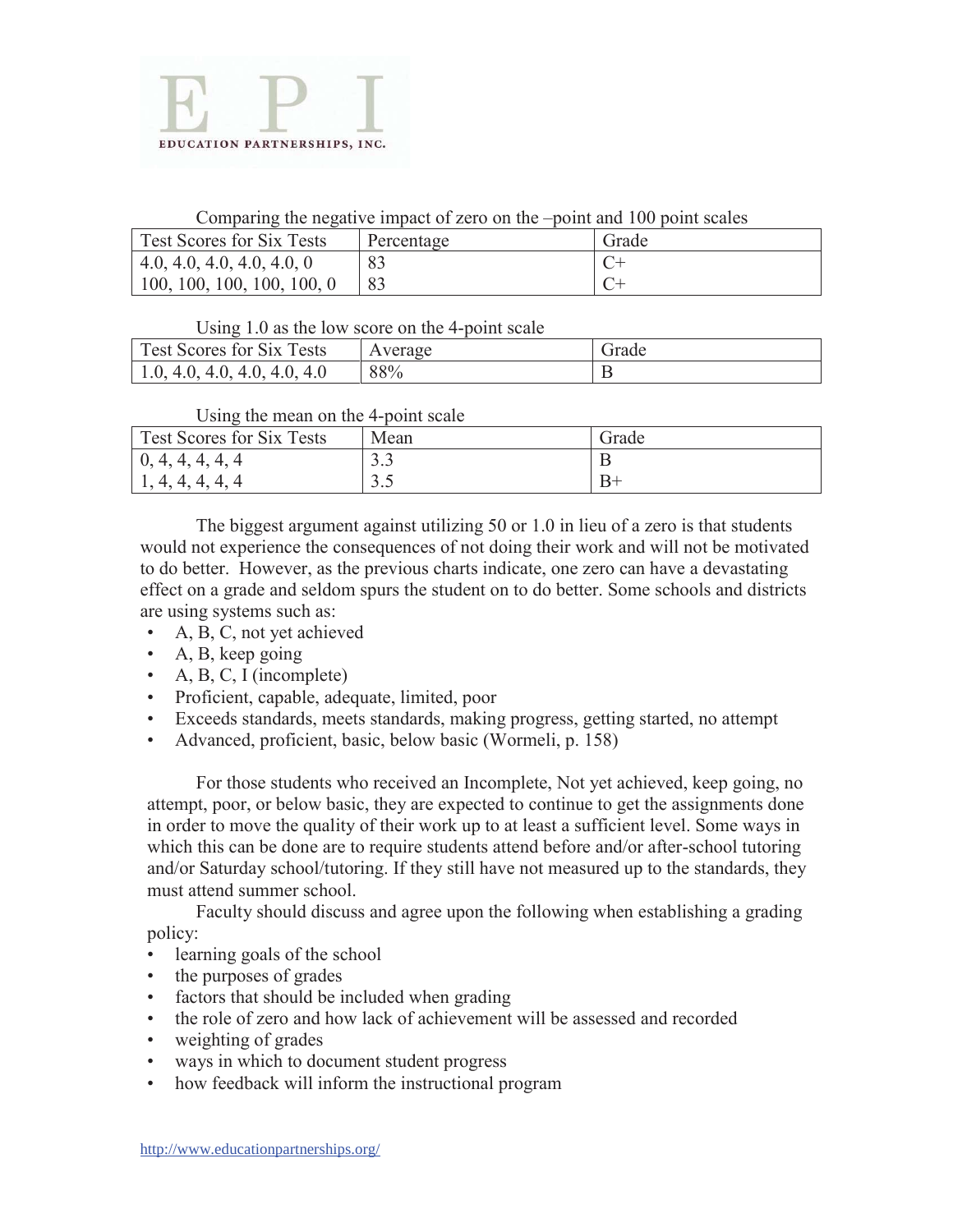

- programs that will assist students and help them become responsible for their own learning
- communication with students and parents about the school's grading policy and expectations
- define and develop meaningful assessments
- periodic reexamination, assessment and modification of the grading system

## **Online Resources**:

- Are students getting a free ride? Some pros and cons of using "50" instead of zero as the lowest grade are described in this article. http://www.nysut.org/newyorkteacher/2003-2004/040602grading.html
- Assessment for learning This article provides on overview of the role and importance of assessment where students are guided to be responsible for their own learning and intellectual growth. http://www.edweek.org/ew/articles/2002/03/13/26stiggins.h21.html
- Competitive grading sabotages good teaching Reasons why competitive grading is unproductive are presented in this article. http://www.pdkintl.org/kappan/krumbol.htm
- Grading policies that work against standards...and how to fix them Four typical grading policies that tend to work against students are described and remedies are provided in this piece. http://www.findarticles.com/p/articles/mi\_qa3696/is\_200012/ai\_n8921332/print
- Grading with points: The determination of report card grades by high school science teachers Results of research on science teachers who use a point system to grade students are reported in this article. http://www.findarticles.com/p/articles/mi\_qa3667/is\_199803/ai\_n8797491/print
- Maximum grades, minimum motivation This is a brief statement citing reasons why a score of "50" given to a student who has not done work could be detrimental to them. http://www.edexcellence.net/foundation/gadfly/issue.cfm?id=151#1850
- The case against zero Some reasons why zeros should not be use in grading are given in this piece. http://www.ncpep.org/sail/Case\_Against\_Zero.pdf#search=%22%22The%20case%20 against%20zero%22%22